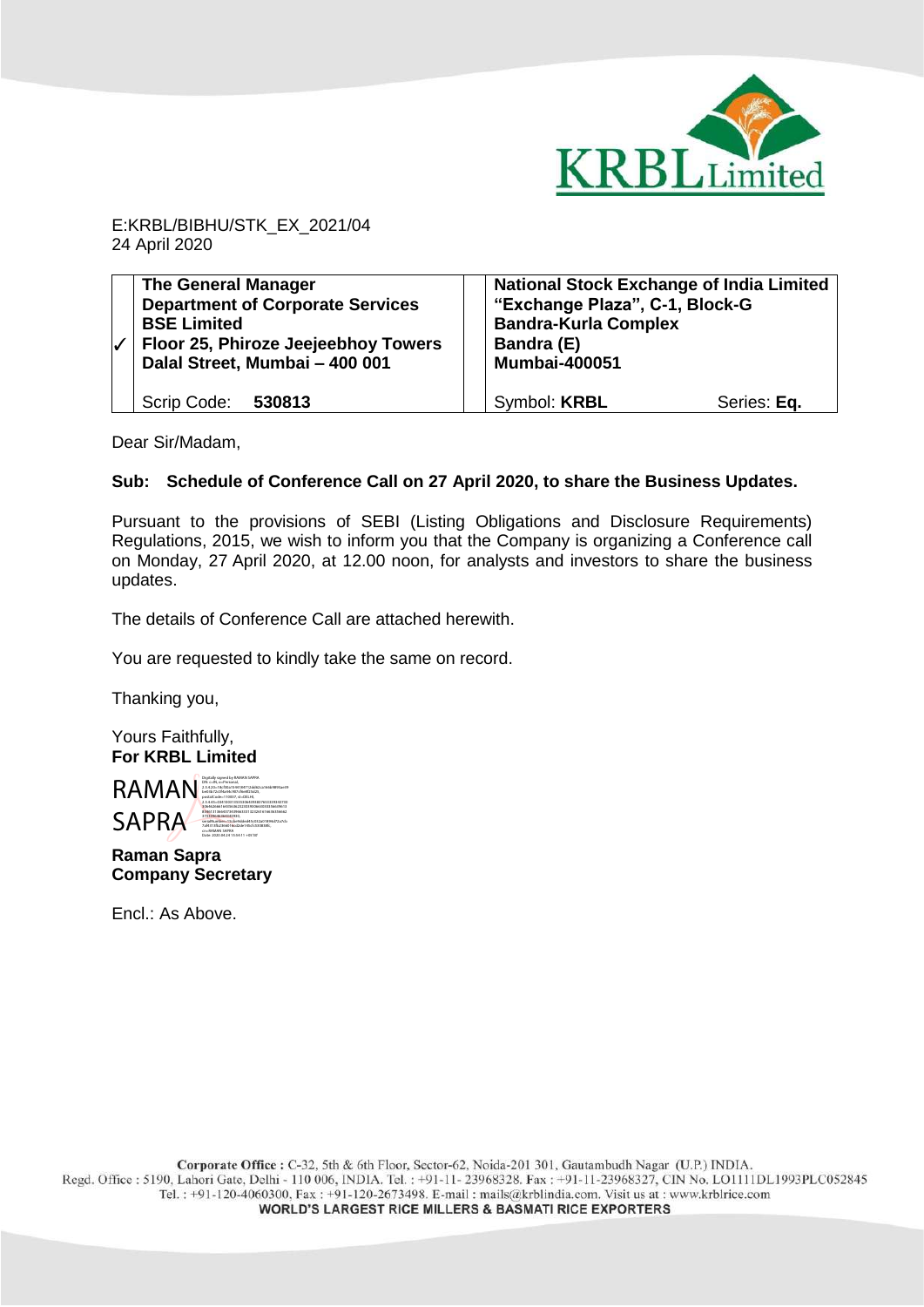

E:KRBL/BIBHU/STK\_EX\_2021/04 24 April 2020

**The General Manager Department of Corporate Services BSE Limited Floor 25, Phiroze Jeejeebhoy Towers Dalal Street, Mumbai – 400 001** Scrip Code: **530813** ✓ **National Stock Exchange of India Limited "Exchange Plaza", C-1, Block-G Bandra-Kurla Complex Bandra (E) Mumbai-400051** Symbol: **KRBL** Series: Eq.

Dear Sir/Madam,

#### **Sub: Schedule of Conference Call on 27 April 2020, to share the Business Updates.**

Pursuant to the provisions of SEBI (Listing Obligations and Disclosure Requirements) Regulations, 2015, we wish to inform you that the Company is organizing a Conference call on Monday, 27 April 2020, at 12.00 noon, for analysts and investors to share the business updates.

The details of Conference Call are attached herewith.

You are requested to kindly take the same on record.

Thanking you,

Yours Faithfully, **For KRBL Limited** 



**Raman Sapra Company Secretary**

Encl.: As Above.